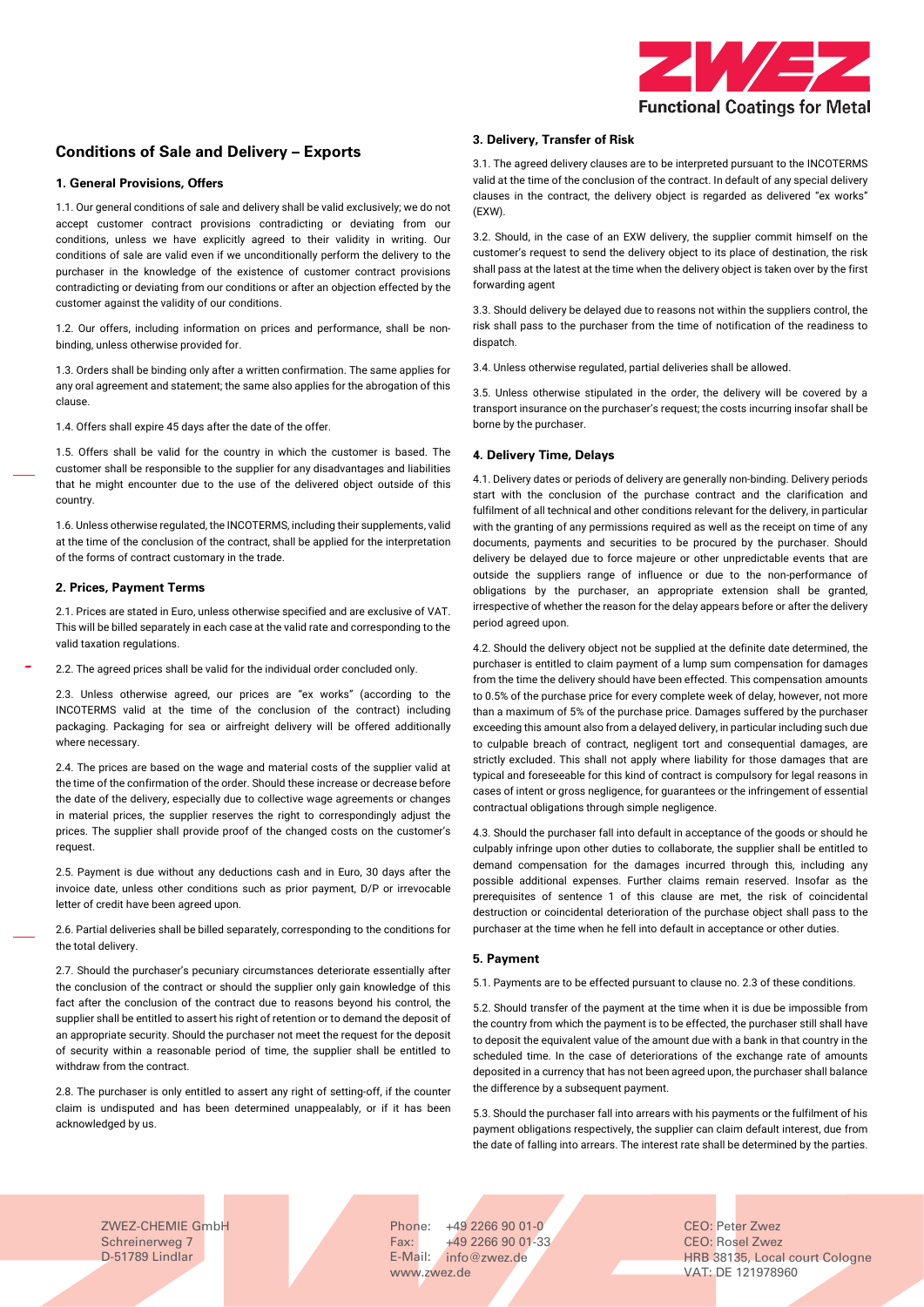

Should such determination not have been made, an interest rate of 8 per cent above the rate of the marginal lending facility of the European Central Bank valid on the date the payment is due shall be deemed to have been agreed upon. In the case of delayed payment or delayed fulfilment of payment obligations respectively, the supplier can, after informing the purchaser in writing, discontinue the fulfilment of his own obligations until the receipt of the payment.

5.4. Should the purchaser fall into arrears by more than three months, the supplier can withdraw from the contract after informing the purchaser in writing and claim compensation for the corresponding damages from the purchaser.

5.5. Should delivery be delayed due to no fault of the supplier, payments are to be effected as if the delay had not occurred.

5.6. The right to set-off counter claims and the right of retention of the purchaser shall be excluded, unless the claim that is to be set off, or for which retention is to be effected, is undisputed, has been determined unappealably, or if it has been acknowledged by the supplier. The supplier is entitled to prevent the exercise of the right of retention by providing security – also by way of surety.

### **6. Liability for Defects**

6.1. The purchaser shall examine the goods immediately after receipt. Recognisable defects are to be reported to the supplier immediately, however, at the latest within 8 days from the receipt of the goods. Should the purchaser fail to submit this information, the goods are deemed to be approved, unless the defect is a defect that could not have been perceived during the examination. Apart from this, § 377 and following HGB (German Commercial Code) shall be applicable. On his request, the supplier is to be granted the possibility of an on-the-spot examination; should he be refused this possibility, he shall be free from his liability for defects.

6.2. Should the purchased goods be defective, the supplier is entitled, at his option, either to provide fulfilment of his obligations in the form of a remedy for the defect or to supply new goods that are free from defects. Here, it is assumed that the purchased goods have verifiably become useless or that its usefulness has been considerably reduced due to circumstances before the time of passing of the risk. Should the supplier provide remedy for the defect, he shall be obliged to bear all expenses necessary in order to eliminate the defect, in particular, costs for transport, travel, labour and material, insofar as these are not increased by the fact that the purchased object has been moved to a place other than the place of delivery.

6.3. Should the remedy fail, the purchaser is entitled, at his option, either to withdraw from the contract or to demand a price reduction.

6.4. The limitation period for any claims for defects shall be 12 months from the time of passing of the risk. The limitation period in the case of a delivery recourse pursuant to § 478 and 479 BGB (German Civil Code) shall remain unaffected; it is five years from the delivery of the defective goods.

6.5. Our liability for defects does not apply to natural wear and tear; moreover, it does not apply to damages caused after the time of passing of the risk due to incorrect or negligent use / handling, excessive strain, chemical influences, contamination with other substances or improper storage. This is the case, unless we have accepted a warranty to this effect or have guaranteed the properties or durability respectively.

6.6. The period of time of liability for defects shall be extended by the duration of any interruption of operation caused by the necessity of work to provide remedy or of the supply of auxiliary substances; however, this only applies for those parts of the process that could not be adequately operated due to the interruption.

6.7. We shall be liable for the remedy work and the auxiliary substances to the same extent as for the original delivery object; however, in each case only until the end of the limitation period in effect for the original delivery object.

6.8. The supplier does not issue warranties in the legal sense of the word. References to technical norms, specifications and product descriptions serve exclusively to describe the performance.

## **7. Liability, Product Liability**

7.1. The supplier is liable according to the statutory regulations, insofar as the purchaser asserts claims for compensation of damages caused by intent and gross negligence, including intent and gross negligence by our representatives or vicarious agents. Unless the supplier is accused of intentional breach of contract, his liability for compensation of damages shall be limited to the damage that is foreseeable and occurs typically.

7.2. The supplier is liable according to the statutory regulations, insofar as he culpably infringes upon an essential contractual obligation; however, in cases of slight negligence, liability shall be limited to the damage that is foreseeable and occurs typically.

7.3. Insofar as the purchaser has a right to compensation of the damages instead of the performance, the supplier's liability is limited to compensation for the damage that is foreseeable and occurs typically, even within the framework of clause 7.1.

7.4. Liability for culpable injury to life, body or health remains unaffected; this also applies for the compulsory liability pursuant to the German Product Liability Act and liability for warranties.

7.5. Unless regulated differently above, liability shall be excluded.

7.6. Any modifications to the starting conditions, the product, the process or the process parameters respectively effected by the customer or by third parties as well as the mixing of substances nullify the supplier's liability for the consequences resulting from this.

7.7. Any liability for compensation of damages that exceeds the regulation in clause 7. is excluded – without consideration of the legal nature of the claim made; this applies in particular for claims for compensation of damages due to breach of duty prior to contract, other violations of obligations, also outside the area of the contract, and for claims for compensation of damages to goods due to tort pursuant to § 823 BGB, however, not for claims on the grounds of the Product Liability Act. This applies also insofar as the supplier is able to obtain reimbursement pursuant to the insurance protection existing in his favour.

7.8. Insofar as the above excludes or limits the supplier's liability for damages, this also applies for the personal liability for compensation of damages of his staff/ representatives/ vicarious agents.

7.9. Insofar as the above excludes or limits the supplier's liability for damages, this is also valid for consequential damages, claims for reimbursement of expenses and pecuniary losses suffered by the purchaser.

7.10. Insofar as we act as advisors to the customer, the liability disclaimers and limitations mentioned above apply as well. Information and references that deviate from the supplier's written product and performance descriptions must be examined for their suitability by the purchaser at his own responsibility.

## **8. Reservation of Title, Anticipatory Assignment**

8.1. The supplier reserves the right of title for the purchase objects delivered, in particular chemicals and appliances until the complete payment of all outstanding demands that have originated thus far by the purchaser.

8.2. The purchaser is entitled to re-sell delivered chemicals in a proper conduct of business. However, he already now assigns to the supplier all amounts receivable that he obtains through the re-sale against his purchasers or third parties, independent of whether the purchase object has been re-sold without or after processing; this assignment shall amount up to the sum of the total invoice amount (including VAT) of the outstanding demand. The supplier accepts the assignment. The purchaser retains the right to collect the amounts receivable even after the

ZWEZ-CHEMIE GmbH Schreinerweg 7 D-51789 Lindlar

Phone: +49 2266 90 01-0 Fax: E-Mail: [info@zwez.de](mailto:info@zwez.de) +49 2266 90 01-33 [www.zwez.de](http://www.zwez.de/) VAT: DE 121978960

CEO: Peter Zwez CEO: Rosel Zwez HRB 38135, Local court Cologne